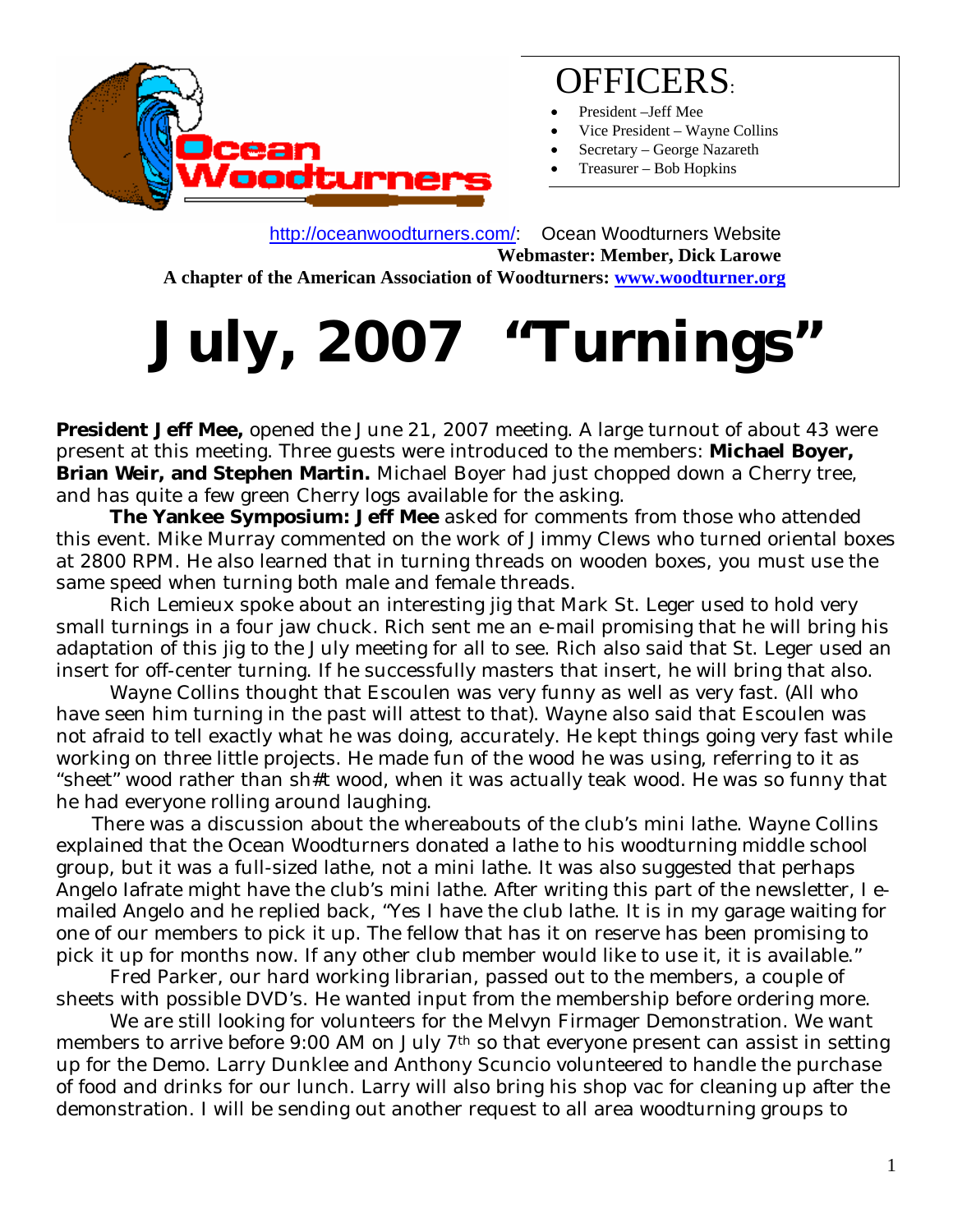contact their membership again as a final reminder to attend this demo. We need a good turnout to break even on this event.

 Treasurer, Bob Hopkins, asked if there was any interest in our membership for the purchase of Ocean Woodturners shirts. There appeared to be moderate interest.

The club financial balance as of the June, 2007 meeting was \$1628.08

#### **Demonstration**

Jeff Mee led the discussion on how to make a decision on which lathe to buy for yourself. To begin the selection process, size your lathe to the size of the pieces you intend to turn. Naturally, if you plan to specialize in turning pens, you should be thinking about purchasing a mini lathe.

 Whenever possible, try other people's lathes to see what fits your needs. Members of our club are always ready to allow new members to try using their lathes.

For larger work, Powermatic has the horsepower to turn the 20 inch bowls quite easily.

 Mickey Goodman suggested that at most symposiums, manufacturers of lathes are present, so you can see many different lathes and compare them with one another.

 Mike Murray made the comment that many Jet lathes are underpowered and the motor is in the way for some operations.

 Another tip that a member suggested is to always have your tools sharp in order to limit or eliminate "catches".

 Delta produced a good lathe when they were made in Taiwan, but they went downhill when they switched to getting them made in China. Now you often get lathe beds that are not true and level.

## **Melvyn Firmager Demonstration Saturday, July 7, 2007 9:00 AM - 3:00 PM North Kingstown Free Library \$ 30 per person-- a real bargain for a great international turner. Let's have a tremendous turnout We need to break even on this event !!**

**All who have turnings at the North Kingstown Library can pick them up at the Firmager Demonstration**